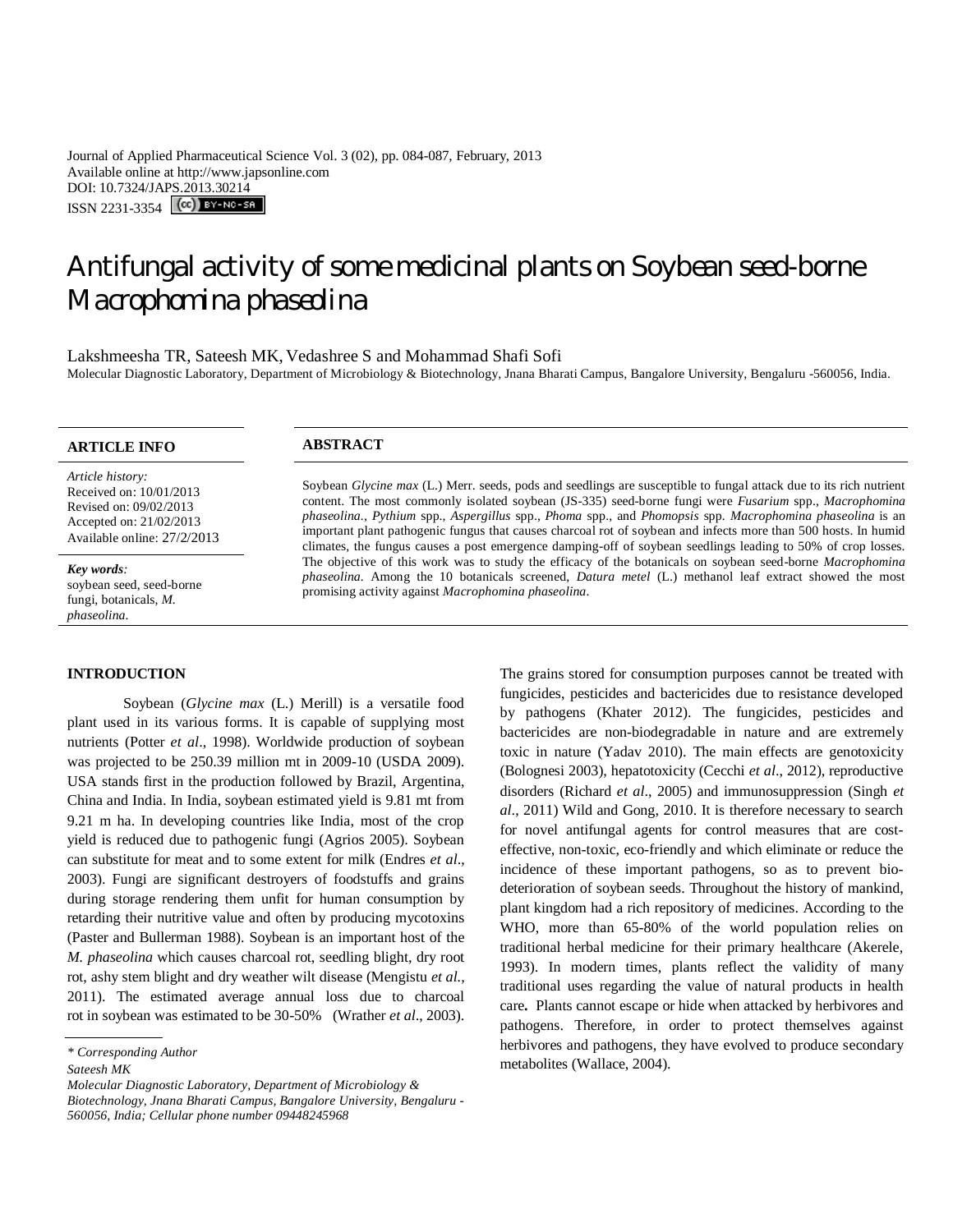These secondary metabolites have a broad-spectrum antifungal, antibacterial, antiviral, anti-tumor and cytotoxic potential (Mackeen *et al*., 2000; Jing *et al*., 2012). Plants are the sources of natural pesticide that make excellent leads for new pesticide development (Tripathi and Shukla, 2010; Kuri *et al*., 2011). The present investigation focuses on isolation and identification of soybean seed-borne *M. phaseolina* and *In vitro* studies were carried out to test the antifungal efficacy of ten plant extracts on preventing the growth of *M. phaseolina*. The finding of the present investigation is an important step towards soybean protection strategies for antifungal activity against seed-borne *M. phaseolina*.

### **MATERIAL AND METHODS**

#### **Plant materials**

Ten widely available plants (Table 1) were selected based on an ethnobotanical survey. Leaf samples were collected early morning during the flowering season in March/April 2010 and 2011 from Dhanvantrivana, Bangalore University and Gandhi Krishi Vigyan Kendra (GKVK) University of Agricultural Sciences, Bangalore). An authenticated voucher specimen of the plant was deposited in the herbarium of Molecular diagnostic laboratory, Department of Microbiology and Biotechnology, Bangalore University, Bengaluru, Karnataka, India (Table 2). The freshly collected leaves were washed with tap water, and then rinsed in de-ionized water, oven dried at  $35 - 40^{\circ}$ C for 48 hours and pulverized using a sterile electric blender to obtain a powdered form and it was sieved and stored in sterile polyethylene sample bags prior to use (Sateesh, 1998).

**Table. 2**: Herbarium deposition number.

| <b>Plant name</b>               | <b>Deposition number</b> |
|---------------------------------|--------------------------|
| Azadirachta indica (A. Juss.)   | MBMDL 167                |
| Boerhavia chinensis (L.)        | MBMDL 55                 |
| Delonix regia (Raf.)            | MBMDL 56                 |
| Datura metel (L.)               | MBMDL 50                 |
| Euphorbia pulcherrima (Wild.)   | MBMDL 58                 |
| Jacaranda mimosifolia (D. Don.) | MBMDL 59                 |
| Hibiscus rosa-sinensis (L.)     | MBMDL <sub>44</sub>      |
| <i>Ficus religiosa</i> (L.)     | MBMDL 45                 |
| Ficus benghalensis (L.)         | MBMDL 46                 |
| Acalypha indica (L.)            | MBMDL 47                 |
|                                 |                          |

# *Preparation of aqueous extract*

The aqueous extract of each plant material was prepared by soaking 10 g of powdered samples in 200 ml of sterile distilled water in 500 ml Erlenmeyer flask at room temperature for 24 hours. The supernatant was filtered through double layered muslin cloth and centrifuged at 4000 g for 30 min. It was filtered through Whatman No. 1 filter paper. The extract was preserved aseptically in a brown bottle at  $5^{\circ}$ C prior to use.

#### *Preparation of Solvent extracts*

The organic solvent extraction was carried out by sequential extraction of the plant material  $(1:10 \text{ w/v})$  with different solvents (hexane, chloroform and methanol) according to their increasing polarity by using Soxhlet apparatus for 48 hours at a temperature not exceeding the boiling point of the respective

solvent. The yields of positive plants are represented in the (Table 3). The extraction yield was calculated as: Yield  $%$  = (WE/WP)  $\times$  100 where WE and WP are the weights of the dried extract and the dried powder before extraction respectively (Ponnusamy *et al*., 2010).

| <b>Name of the Plant</b>      | <b>Extraction solvent</b> | Yeild<br>$($ %) |
|-------------------------------|---------------------------|-----------------|
| Datura metel (L.)             | Water                     | 0.6             |
|                               | Methanol                  | 3.3             |
|                               | Chloroform                | 1.1             |
|                               | Hexane                    | 0.4             |
| Azadirachta indica (A. Juss.) | Water                     | 0.7             |
|                               | Methanol                  | 2.9             |
|                               | Chloroform                | 1.2             |
|                               | Hexane                    | 0.3             |

# **Test organism**

Potato Dextrose Agar (PDA) medium was used for isolation of seed-borne *M. phaseolina.* Soybean seed samples (JS 335) were surface disinfected with Sodium hypochlorite (1%) solution for about 2 min at room temperature and placed in Petri plates (10 seeds/plate). The plates were subjected to SBM ISTA (1996). On the seventh day incubation, seeds were observed under stereobinocular microscope. *M. phaseolina* was identified based on their growth, mycelial structure and spore morphology using standard manuals (Bressano *et al*., 2010). *M. phaseolina* is a soilborne/seed-borne fungus that belongs to phylum Ascomycota and class Dothideomycetes. It is highly variable by production of both pycnidia and sclerotia in culture media and host tissues. The pycinidial state of the fungus was initially named *Macrophoma phaseolina,* later renamed as *Macrophoma phaseoli* and then as *Macrophomina phaseoli* by Ashby in 1927. Finally, the name *Macrophomina phaseolina* was settled by Goidanich (Girish *et al*., 2012). The microsclerotial state was first described as *Rhizoctonia bataticola* (Taub.) The pycnidiospores are ellipsoid to ovoidvarying form 100 μm to 250 μm. During the sclerotial formation, 50-200 individual hyphal cells aggregate to give multicellular bodies named microsclerotia.

#### **Determination of antifungal activity**

The agar disc diffusion method was employed to determine the antifungal activity. Potato dextrose broth was inoculated with *M. phaseolina* which serves as culture inoculum. A swab of the fungal suspension was spread on to the petri plates containing PDA media (Rankovic *et al*., 2010). Each solvent extract was dissolved in DMSO to final concentration of 10 mg/ml. Sterile filter paper discs (6mm in diameter) impregnated with 10μl of different concentration of plant extracts were placed equidistantly around the margin of the plate. Standard reference compound, Deltamethrin was used as positive control and the fungal plates were incubated at  $28^{\circ}$ C for seven days. The extracts showing higher inhibitory activity compared to the standard compound was selected for further phytochemical studies. The diameter of zone of inhibition with the corresponding positive plants was represented in (Table 4). Antimicrobial activity was indicated by the presence of clear inhibition zone around the discs.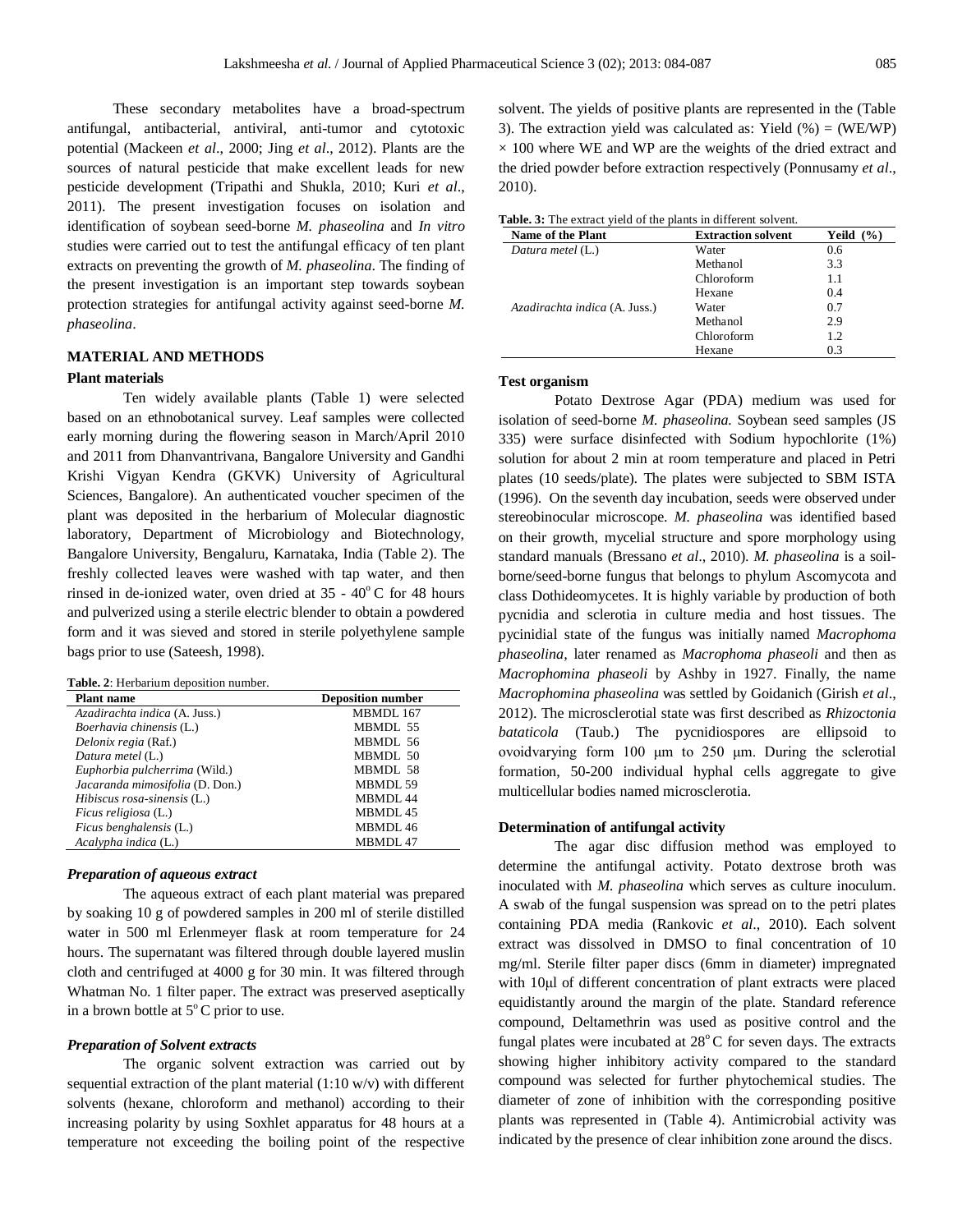|  |  | <b>Table. 1:</b> Antifungal activity of the selected plant leaf extracts on soybean seed-borne <i>M. phaseolina</i> . |  |  |  |  |  |  |
|--|--|-----------------------------------------------------------------------------------------------------------------------|--|--|--|--|--|--|
|--|--|-----------------------------------------------------------------------------------------------------------------------|--|--|--|--|--|--|

| Name of the Plant                               | Family         | <b>Solvent Used</b> | <b>Result Positive Negative</b> |         |  |
|-------------------------------------------------|----------------|---------------------|---------------------------------|---------|--|
| Azadirachta indica (A. Juss.)                   | Meliaceae      | W, M, C & H         | M.C                             | W.H     |  |
| Boerhavia chinensis (L.)                        | Nyctaginaceae  | W, M, C & H         | $\overline{\phantom{a}}$        | W,M,C,H |  |
| Delonix regia (Raf.)                            | Cesalpiniaceae | W, M, C & H         | $\overline{\phantom{a}}$        | W,M,C,H |  |
| Datura metel (L.)                               | Solanaceae     | W, M, C & H         | M, C                            | W.H     |  |
| Euphorbia pulcherrima (Wild.)                   | Euphorbiceae   | W, M, C & H         | $\overline{\phantom{a}}$        | W,M,C,H |  |
| Jacaranda mimosifolia (D. Don.)                 | Bignoniaceae   | W, M, C & H         | $\overline{\phantom{0}}$        | W,M,C,H |  |
| Hibiscus rosa-sinensis (L.)                     | Malvaceae      | W, M, C & H         | $\overline{\phantom{a}}$        | W,M,C,H |  |
| <i>Ficus religiosa</i> (L.)                     | Moraceae       | W, M, C & H         | $\overline{\phantom{a}}$        | W,M,C,H |  |
| Ficus benghalensis (L.)                         | Moraceae       | W, M, C & H         | $\overline{\phantom{a}}$        | W,M,C,H |  |
| Acalypha indica (L.)                            | Euphorbiaceae  | W, M, C & H         | $\overline{\phantom{a}}$        | W,M,C,H |  |
| W: Water, M: Methanol, C: Chloroform, H: Hexane |                |                     |                                 |         |  |

#### **Table. 4**: Diameter of inhibition zone in mm at different concentration µg/disc.

| Name of the plant  | Name of the different<br>solvent extract | 10                       | 20         | 30                       | 40         | 50          | 60           | 70            | 80             | 90           | 100           |
|--------------------|------------------------------------------|--------------------------|------------|--------------------------|------------|-------------|--------------|---------------|----------------|--------------|---------------|
| Datura metel       | Methanol extract                         | $\overline{\phantom{a}}$ | 13.03      | 13.4                     | 14.03      | 14.33       | 14.96        | 15.16         | 15.73          | 16.03        | 16.23         |
|                    |                                          |                          | $\pm .06e$ | $\pm$ .26e               | $\pm$ .15d | $\pm$ .23d  | $\pm .06c$   | $\pm$ .15bc   | $\pm$ .11ab    | $\pm .06a$   | $\pm$ .15a    |
| Azadirachta indica | Chloroform extract                       | -                        | -          | $\overline{\phantom{a}}$ | $\sim$     | 10.16       | 10.76        | 11.03         | 11.36          | 11.83        | 12.2          |
|                    |                                          |                          |            |                          |            | $\pm$ .11kl | $\pm .06$ jk | $\pm$ .15ij   | $\pm$ .25 ghij | $\pm .06$ fg | $\pm .1$ f    |
|                    | Methanol extract                         |                          |            | $\overline{\phantom{0}}$ |            | -           |              | 11.1          | 11.33          | 11.4         | 11.766        |
|                    |                                          |                          |            |                          |            |             |              | $\pm .06$ hij | $\pm .06$ ghij | $\pm$ .1 ghi | $\pm .06$ fgh |
|                    | Chloroform extract                       |                          |            |                          |            |             |              | -             | 9.06           | 9.76         | 9.96          |
|                    |                                          |                          |            |                          |            |             |              |               | $\pm .06m$     | $\pm .061$   | $\pm .061$    |

Each value is mean of three replicates;  $\pm$  indicates standard error from mean value. (-) nil. Different letters within a column indicate significant differences according to Scheffe's test ( $P < 0.05$ ).

#### **Statistical analysis**

The Antifungal assay was carried out in triplicate and the values were expressed as mean  $\pm$  Standard error (SE). Statistical analysis was done using three-way ANOVA followed by Scheffe post hoc test using SPSS software (version 20). Difference were considered significant when P<0.05.

# **RESULT AND DISCUSSION**

Among the ten plants tested, the leaf extracts of *D. metel* and *A. indica* exhibited good antifungal activity against *M. phaseolina.* The extract of *D. metel* showed significantly higher inhibitiory activity than the extract of *A. indica.* Both of the extracts exhibited antifungal activity in a dose dependent manner. Methanol extracts exhibited higher degree of antifungal activity as compared to chloroform extracts.

Methanol extract of D. metel showed minimum inhibitory concentration (MIC) of 20  $\mu$ g/disc (13.03±0.06 mm) where as that of A. indica showed MIC of 70 μg/disc (11.1±0.06 mm). The results of the antifungal screening of the crude extracts of plants were shown in table 4.).

The remaining plant leaf extracts did not show significant inhibition on *M. phaseolina*. This result indicates that the leaf extracts of *Datura metel* and *Azadirachta indica* leaf have fungicidal properties which inhibit the growth of soybean seedborne *M. phaseolina*.

A similar finding have had been reported recently by Javaid and Saddique (2011) and Dubey *et al*., (2009) who found mycelial growth inhibition of *M. phaseolina isolated from* soilborne and diseased roots of soybeantreated with *D. metel* and *A. indica*. So the extracts of *D. metel* may be utilized as phytofungicide to control the *M. phaseolina* on soybean seed.

#### **CONCLUSION**

*Datura metel* is a weed that grows naturally and can be seen commonly in the backyards of houses and on pavements across India. The methanolic leaf extract of *D. metel* have a greater effect than that of chloroform extract. It indicates that the active plant compounds are readily extracted in methanol when compared to other solvents. The factors responsible for this high susceptibility of the fungi to the *D. metel* leaf extract are not exactly known, but may be attributed to the presence of secondary plant metabolites which is soluble in methanol. Therefore further detailed study on phytochemistry of *Datura metel* is needed for isolation and purification of secondary metabolites which may further yield significant antifungal agents against *M. phaseolina*.

#### **ACKNOWLEDGEMENTS**

The authors convey sincere thanks to UGC for providing RGNF and Dept. of Microbiology and Biotechnology, Bangalore University for providing lab facilities.

#### **REFERENCES**

Khater HF. Prospectis of botanical biopesticies in insect pest management. Journal of Applied Pharmaceutical Science*.* 2012; 2 (05): 244-259.

Akerele O. Summary of WHO guidelines for the assessment of herbal medicines. HerbalGram *.*1993; 28:13-19.

Mengistu A, Arelli PA, Bond JP, Shannon GJ, Wrather AJ, Rupe JB, Chen P, Little CR, Canaday CH, Newman MA, Pantalone VR. Evaluation of soybean genotypes for resistance to charcoal rot. Plant Health Progress. 2011; doi: 10.1094/PHP-2010-0926-01-RS.

Agrios GN. Plant Pathology Fifth edition, Elsevier academic press, (2005) 922 pp

Ashby SF. *Macrophomina phaseoli* (Maubl.) comb. nov. The pycnidial stage of *Rhizoctonia bataticola* (Taub.). Transaction of the British Mycological Society. 1927; 12:141–147.